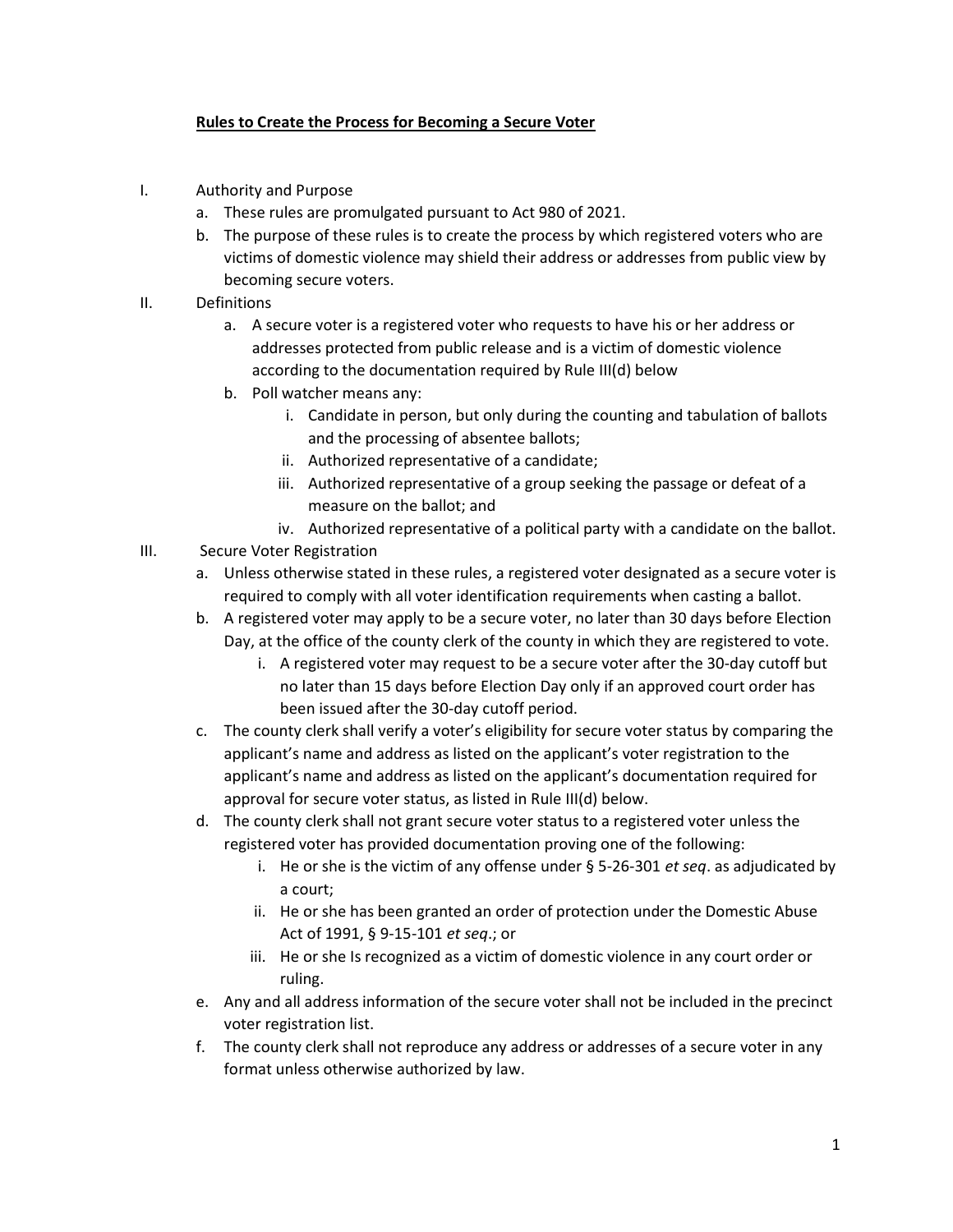- g. Any and all address information for a secure voter is confidential and is not a public record under the Freedom of Information Act of 1967, § 25-19-101 et seq.
- h. Any documentation required by these rules provided to the county clerk shall be scanned electronically and saved with the secure voter's registration.
- IV. Challenges
	- a. Upon a challenge from an authorized poll watcher, the secure voter shall be permitted to present proof to the poll worker and poll watcher in a separate room or, if a separate room is not available, a private area located at the polling site or vote center.
	- b. If a provisional ballot is required, any and all address information of the secure voter shall be redacted prior to any public release of the ballot itself.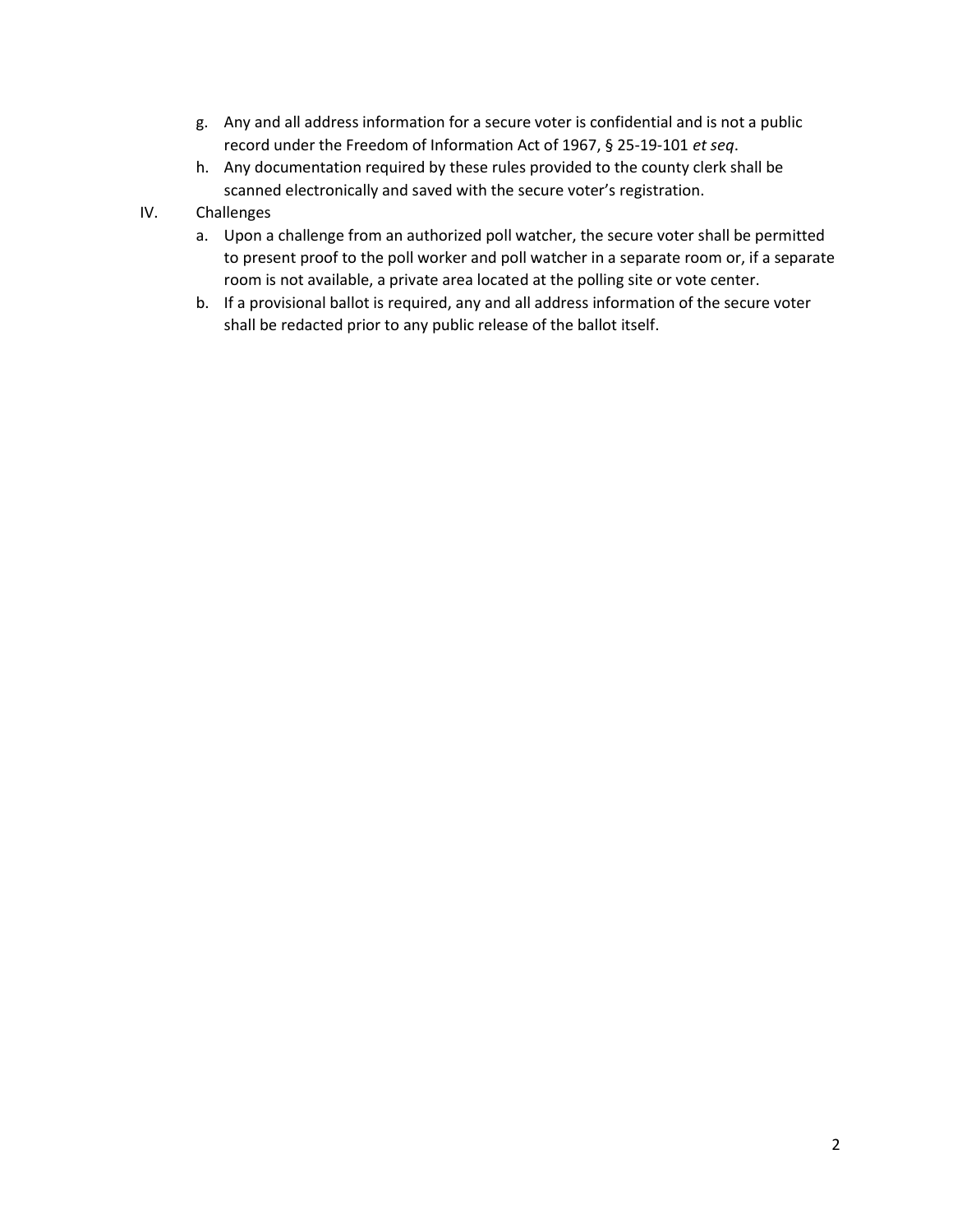**Stricken language would be deleted from and underlined language would be added to present law. Act 980 of the Regular Session**

| 1  | State of Arkansas                                                           | As Engrossed: H3/30/21 S4/7/21                                             |                        |
|----|-----------------------------------------------------------------------------|----------------------------------------------------------------------------|------------------------|
| 2  | 93rd General Assembly                                                       | A Bill                                                                     |                        |
| 3  | Regular Session, 2021                                                       |                                                                            | <b>HOUSE BILL 1777</b> |
| 4  |                                                                             |                                                                            |                        |
| 5  | By: Representatives Clowney, Eaves, M. Gray, Vaught, Wardlaw, <i>Dotson</i> |                                                                            |                        |
| 6  | By: Senators B. Davis, Hester                                               |                                                                            |                        |
| 7  |                                                                             |                                                                            |                        |
| 8  | For An Act To Be Entitled                                                   |                                                                            |                        |
| 9  | AN ACT TO PROTECT DOMESTIC VIOLENCE VICTIMS' VOTER                          |                                                                            |                        |
| 10 |                                                                             | REGISTRATION INFORMATION; TO AMEND THE DUTIES OF THE                       |                        |
| 11 |                                                                             | SECRETARY OF STATE; TO AMEND ARKANSAS ELECTION                             |                        |
| 12 |                                                                             | PROCEDURE; AND FOR OTHER PURPOSES.                                         |                        |
| 13 |                                                                             |                                                                            |                        |
| 14 |                                                                             |                                                                            |                        |
| 15 |                                                                             | <b>Subtitle</b>                                                            |                        |
| 16 |                                                                             | TO PROTECT DOMESTIC VIOLENCE VICTIMS'                                      |                        |
| 17 |                                                                             | VOTER REGISTRATION INFORMATION; TO AMEND                                   |                        |
| 18 |                                                                             | THE DUTIES OF THE SECRETARY OF STATE; AND                                  |                        |
| 19 |                                                                             | TO AMEND ARKANSAS ELECTION PROCEDURE.                                      |                        |
| 20 |                                                                             |                                                                            |                        |
| 21 |                                                                             |                                                                            |                        |
| 22 |                                                                             | BE IT ENACTED BY THE GENERAL ASSEMBLY OF THE STATE OF ARKANSAS:            |                        |
| 23 |                                                                             |                                                                            |                        |
| 24 |                                                                             | SECTION 1. Arkansas Code § 7-5-109(a), concerning computerized voter       |                        |
| 25 |                                                                             | registration lists, is amended to read as follows:                         |                        |
| 26 |                                                                             | (a) $(1)$ The county clerks of the several counties of the state may       |                        |
| 27 |                                                                             | reproduce the registered voter list maintained by the county clerk in any  |                        |
| 28 |                                                                             | format that the office of the county clerk is capable of providing.        |                        |
| 29 | (2)                                                                         | The county clerks of the several counties of the state shall               |                        |
| 30 |                                                                             | not reproduce any address of a secure voter in any format unless otherwise |                        |
| 31 | authorized by law.                                                          |                                                                            |                        |
| 32 |                                                                             |                                                                            |                        |
| 33 |                                                                             | SECTION 2. Arkansas Code § 7-5-109(c), concerning computerized voter       |                        |
| 34 |                                                                             | registration lists, is amended to read as follows:                         |                        |
| 35 |                                                                             | $(c)(1)(A)$ Upon request every county clerk who maintains on computer      |                        |
| 36 |                                                                             | the list of registered voters within the county shall provide the list on  |                        |

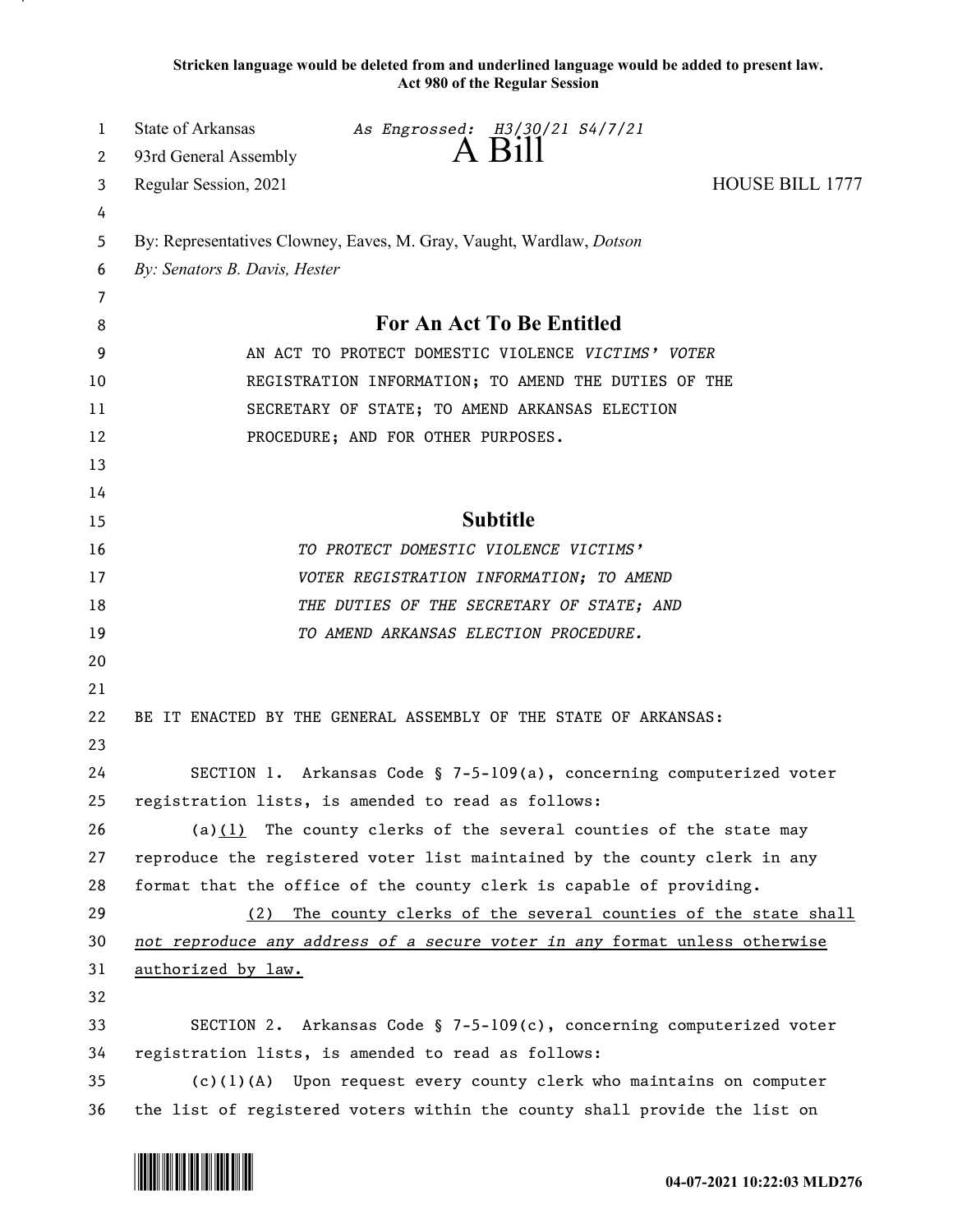## As Engrossed: H3/30/21 S4/7/21 11 120 120 120 120 120 121 122 123 124 125 126 127 128 128 129 120 120 120 120 1

 compact disc or other electronic medium, *except the address of registered* voters whose information is contained as a secure voter. (B) The list of registered voters, *excluding the address of registered* voters listed as secure voters, shall include at least the names, addresses, and precinct numbers of the voters. (2)(A) The fee for a list of registered voters, *excluding the address of* registered voters listed as secure voters, on compact disc or other electronic medium, of one (1) to five thousand (5,000) registered voters may be up to ten dollars (\$10.00). (B) The fee for a list of registered voters, *excluding the address of* registered voters listed as secure voters, on compact disc or other electronic medium, of five thousand one (5,001) to twenty-five thousand (25,000) registered voters may be up to twenty-five dollars (\$25.00). (C) The fee for a list of registered voters, *excluding the address of* registered voters listed as secure voters, on compact disc or other electronic medium, of more than twenty-five thousand (25,000) registered voters may be up to fifty dollars (\$50.00). (3) If a printed list of registered voters, *excluding the address of registered* voters listed as secure voters, is requested, the cost 20 of the list may be no more than two cents  $(2c)$  per name and address. SECTION 3. Arkansas Code § 7-5-110 is amended to read as follows: 7-5-110. Registration lists for each ballot combination. In any precinct with more than one (1) ballot combination, the county clerk shall prepare precinct voter registration lists of registered voters, *excluding the address of registered* voters listed as secure voters, that identify the district, subdistrict, county, municipality, ward, and school zone in which each voter is qualified to vote. SECTION 4. Arkansas Code Title 7, Chapter 5, Subchapter 1, is amended to add an additional section to read as follows: 7-5-112. Secure voter registration for domestic violence victims. (a) A registered voter who is a victim of domestic violence may request secure voter status for his or her voter registration information. (b) A registered voter designated as a secure voter is required to comply with all voter identification requirements when casting a ballot.

04-07-2021 10:22:03 MLD276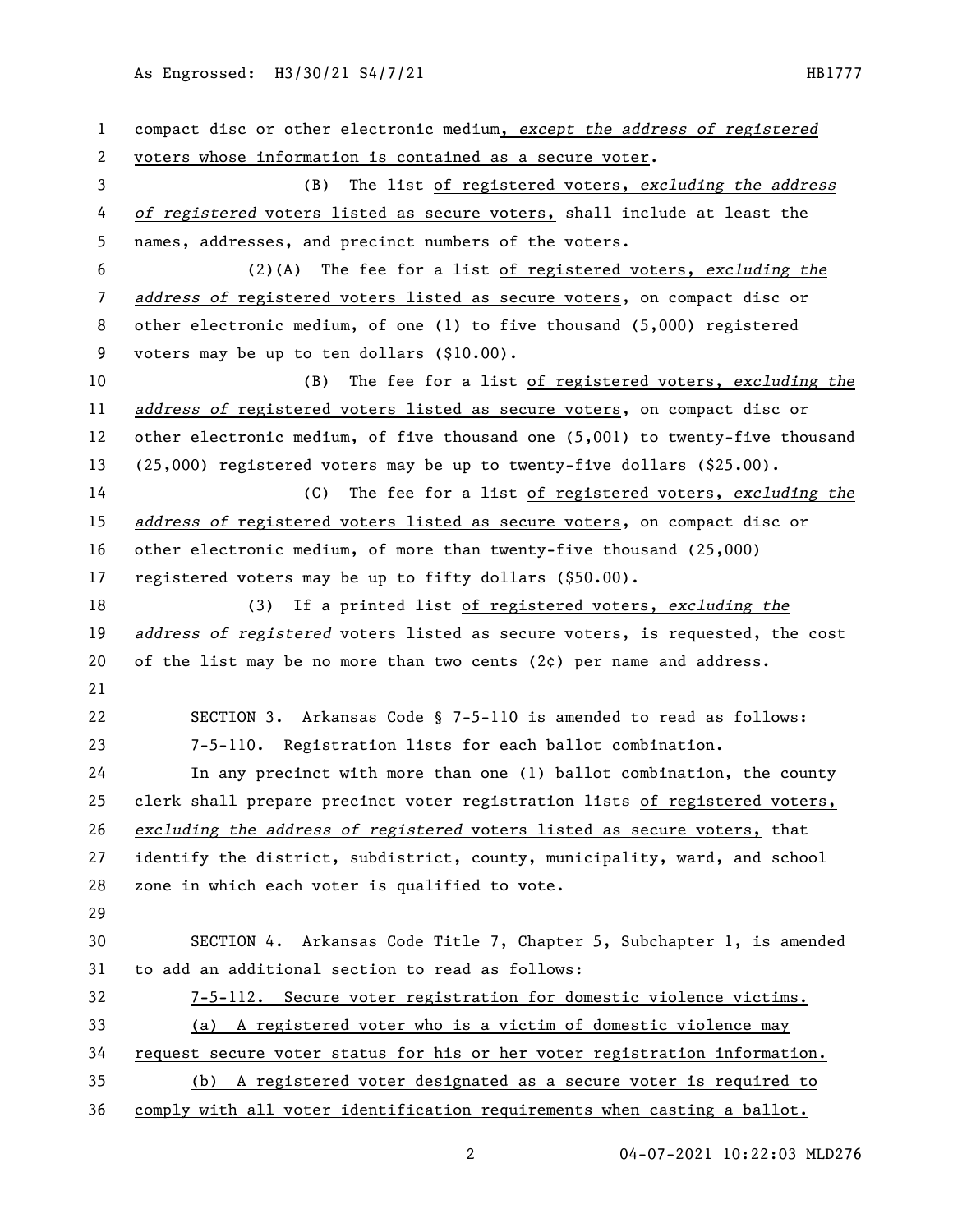| 1  | (c) Any address information for a secure voter is confidential and is         |
|----|-------------------------------------------------------------------------------|
| 2  | not a public record under the Freedom of Information Act of 1967, § 25-19-101 |
| 3  | et seq.                                                                       |
| 4  | (d) The Secretary of State shall promulgate rules in accordance with          |
| 5  | the Arkansas Administrative Procedure Act, § 25-15-201 et seq., to implement  |
| 6  | the process by which a registered voter who is the victim of domestic         |
| 7  | violence may request secure voter status from the county clerks, including    |
| 8  | without limitation the:                                                       |
| 9  | Administrative process a county clerk shall use to verify<br>(1)              |
| 10 | eligibility for secure voter status;                                          |
| 11 | Documentation required for domestic violence victims to be<br>(2)             |
| 12 | approved for secure voter status;                                             |
| 13 | (3) Format in which the county clerk shall maintain any address               |
| 14 | of all registered voters listed on the voter registration roll when the       |
| 15 | registered voter has a secure voter status; and                               |
| 16 | $(4)$ Process for complying with a post-election challenge                    |
| 17 | involving a secure voter.                                                     |
| 18 | (e) As used in §§ 7-5-109 and 7-5-110 and this section, "secure voter"        |
| 19 | means a registered voter who requests to have his or her address or addresses |
| 20 | protected from public release and is a domestic violence victim who:          |
| 21 | (1) Is the victim of any offense under § 5-26-301 et seq. as                  |
| 22 | adjudicated by a court;                                                       |
| 23 | (2) Has been granted an order of protection under the Domestic                |
| 24 | Abuse Act of 1991, § 9-15-101 et seq.; or                                     |
| 25 | (3) Is recognized as a victim of domestic violence in any court               |
| 26 | order or ruling.                                                              |
| 27 |                                                                               |
| 28 | TEMPORARY LANGUAGE. DO NOT CODIFY. Promulgation of rules.<br>SECTION 5.       |
| 29 | When adopting the initial rules to implement this act, the final<br>(a)       |
| 30 | rules shall be filed with the Secretary of State for adoption under § 25-15-  |
| 31 | 204(f):                                                                       |
| 32 | On or before January 1, 2022; or<br>(1)                                       |
| 33 | If approval under § 10-3-309 has not occurred by January 1,<br>(2)            |
| 34 | 2022, as soon as practicable after approval under § 10-3-309.                 |
| 35 | The Secretary of State shall file the proposed rule with the<br>(b)           |
| 36 | Legislative Council under § 10-3-309(c) sufficiently in advance of January 1, |

04-07-2021 10:22:03 MLD276